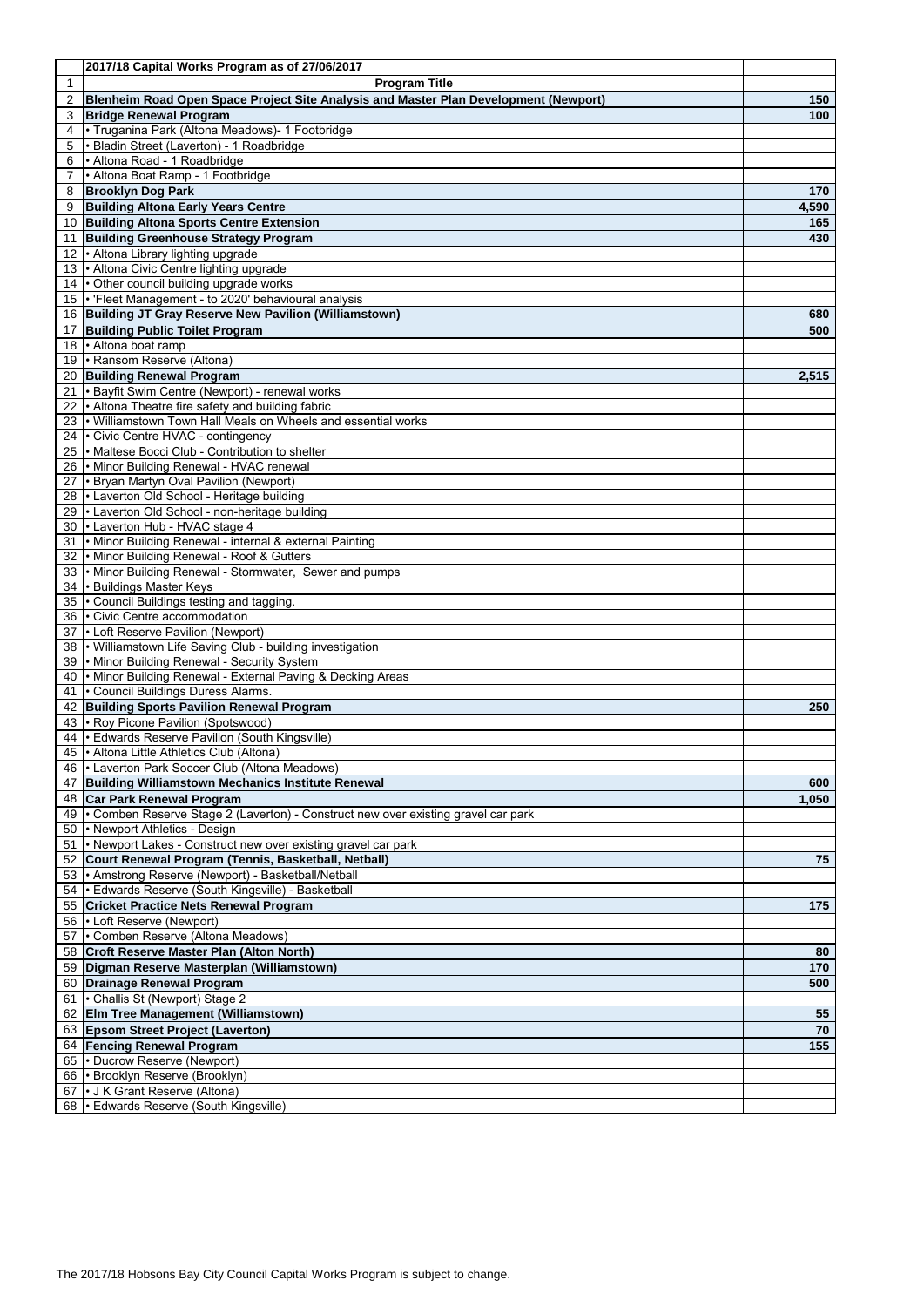| 69   Footpath Renewal Program (Road reserve and parks)                                                                  | 1,150 |
|-------------------------------------------------------------------------------------------------------------------------|-------|
| 70 • Footpath Renewal Road Reserve                                                                                      |       |
| • Agg Street (Newport) Jack St To Challis St Left and Right<br>71                                                       |       |
| • Albert Street (Williamstown) Douglas Pde to Queen St Left and Right<br>72                                             |       |
| 73   Cecil Street (Williamstown) Thompson St to Cole St Right and Left                                                  |       |
| 74   Charles Street (Williamstown) Railway Place to Verdon St as part of road rehab                                     |       |
| 75   Elphin Street (Newport) Douglas Pde to Home Rd Left and right                                                      |       |
| 76   Federal Street (Williamstown) Freyer St to Courtis St Right                                                        |       |
| • Kororoit Creek Road (Williamstown) Rab (Merrett Place) to Adeline St Left<br>77                                       |       |
| 78   Laurie Street (Newport) Wood St to Mason St Left                                                                   |       |
| 79   New Street (Sth Kingsville) Brunel St to Aloha St Right and Left                                                   |       |
| 80 • North Road (Newport) Douglas Pde to Hastings Rd Right                                                              |       |
| • Ulm Street (Laverton) Kingsford Rd to Bladin St Left and right<br>81                                                  |       |
| 82 • Park Street (Altona North) Collins St to May St Left and right                                                     |       |
| 83   Mclister Street (Spotswood) Hope St to Melbourne Rd Right                                                          |       |
| • Mcneilage Street (Spotswood) Craig St to Jobson St Left and right<br>84                                               |       |
| 85 • Civic Parade (Altona) Mcintrye Rd to Irvington ST Left                                                             |       |
| 86   Blackshaws Road (Altona North) Millers St to Marsh St Right                                                        |       |
| 87   Cations Court (Altona Meadows) Spicer St to Cul de sac Left anf Right                                              |       |
| • Jenings St (Laverton) Bladin St to Tyquin St Left and Right<br>88                                                     |       |
| 89 • Footpath Renewal Park Reserve                                                                                      |       |
| 90 • Cherry Lake Reserve (Altona)                                                                                       |       |
| • Rifle Range Reserve (Williamstown)<br>91                                                                              |       |
| 92 • Armstrong Reserve (Newport)                                                                                        |       |
| 93 • McCormack Park Stage 1 (Laverton)                                                                                  |       |
| 94 Foreshore Renewal Program                                                                                            | 2,000 |
| 95 • Sand Replacement - Sarros St to Apex Park, Altona                                                                  |       |
| 96 • Foreshore outfalls                                                                                                 |       |
| • Seawall reinstatement near Maidstone St, Altona<br>97                                                                 |       |
| 98 • Vehicle Ramps - McBain St or Bent St, Altona - Construct                                                           |       |
| 99   Seaholme Foreshore upgrade - sand retention/beach access/dog of leash - contruct                                   |       |
| 100 <sup> </sup> Pedestrian Ramps - Opp Webb Street, Altona - Preliminary/detailed design                               |       |
| 101 • Pedestrian Ramps - Opp Mount Street, Altona – Preliminary/detailed design/viewing area,watercraft launch          |       |
| 102 • Williamstown Beach - Eastern Groyne, condition assessment and repair                                              |       |
| 103 <sup> </sup> Dredging Cresser Reserve, Altona - Dredging the Altona Yacht Club and Melbourne Water Drain            |       |
| 104 Heritage Asset and Signage                                                                                          | 50    |
| 105 HD Graham Reserve Masterplan (Altona Meadows)                                                                       | 60    |
| 106 IT Software Licensing                                                                                               | 520   |
| 107 Kororoit Creek Fishing Village (Williamstown)                                                                       | 80    |
| 108 Laverton Swim Centre Feasibility Study                                                                              | 60    |
| 109 Library Resources                                                                                                   | 850   |
| 110 Library Furniture/Fitout and Minor Works Program                                                                    | 225   |
| 111   Altona Library - Furniture and minor works                                                                        |       |
| 112 • Altona North Library - minor works                                                                                |       |
| 113 Open Space Upgrades                                                                                                 | 1,050 |
| 114 . Wood Reserve, (Laverton) - landscaping, furniture, picnic area                                                    |       |
| 115  • Altona Meadows Community Park, (Altona Meadows) - apron around bbq & irrigation                                  |       |
| 116   R.K. Richards Reserve, (Altona Meadows) - perimetre path, landscaping, furniture, fencing                         |       |
| 117   GH Ransom Reserve, (Altona) - footpaths, landscaping, furniture                                                   |       |
| 118 . W.J Irwin Reserve, (Altona North) - footpaths, landscaping, furniture, fencing, irrigation, play equipment        |       |
| 119   Trail Exercise Equipment - Open Space Improvement                                                                 |       |
| 120 <sup>•</sup> Newport Hub Paine Reserve Activation - Contribution for laneway activation                             |       |
| 121 <sup>•</sup> Edwards Reserve, (South Kingsville) - public toilet, pathways, fencing, tree planting, dug out shelter |       |
| 122   • Paisley Park improvements, Altona North) - footpath link, signage                                               |       |
| 123 • Blenheim Road Open Space, (Altona North) - footpath link                                                          |       |
| 124   Harris Reserve, (Altona North) - footpath, furniture, lighting, signage                                           |       |
| 125 <sup> •</sup> Alma Avenue Reserve, (Altona Meadows) - furniture                                                     |       |
| 126 <sup> </sup> Frank Gibsons Reserve, (Laverton) - footpath, furniture, tree planing, landscaping, playspace removal  |       |
| 127   Greenwich Reserve, (Newport East) - masterplan                                                                    |       |
| 128 • Mary Street Reserve, (South Kingsville) - fencing, tree planing, furniture                                        |       |
| 129   Central Avenue (end of road reserves), (Altona Meadows) - tree planting                                           |       |
| 130 • Williamstown Botanic Gardens, (Williamstown) - masterplan                                                         |       |
| 131   Tatman Reserve, (Altona Meadows) - planting, earthworks, shelter                                                  |       |
| 132   • Skeleton Creek - (Seabrook Links) - formalise missing links within linear reserves                              |       |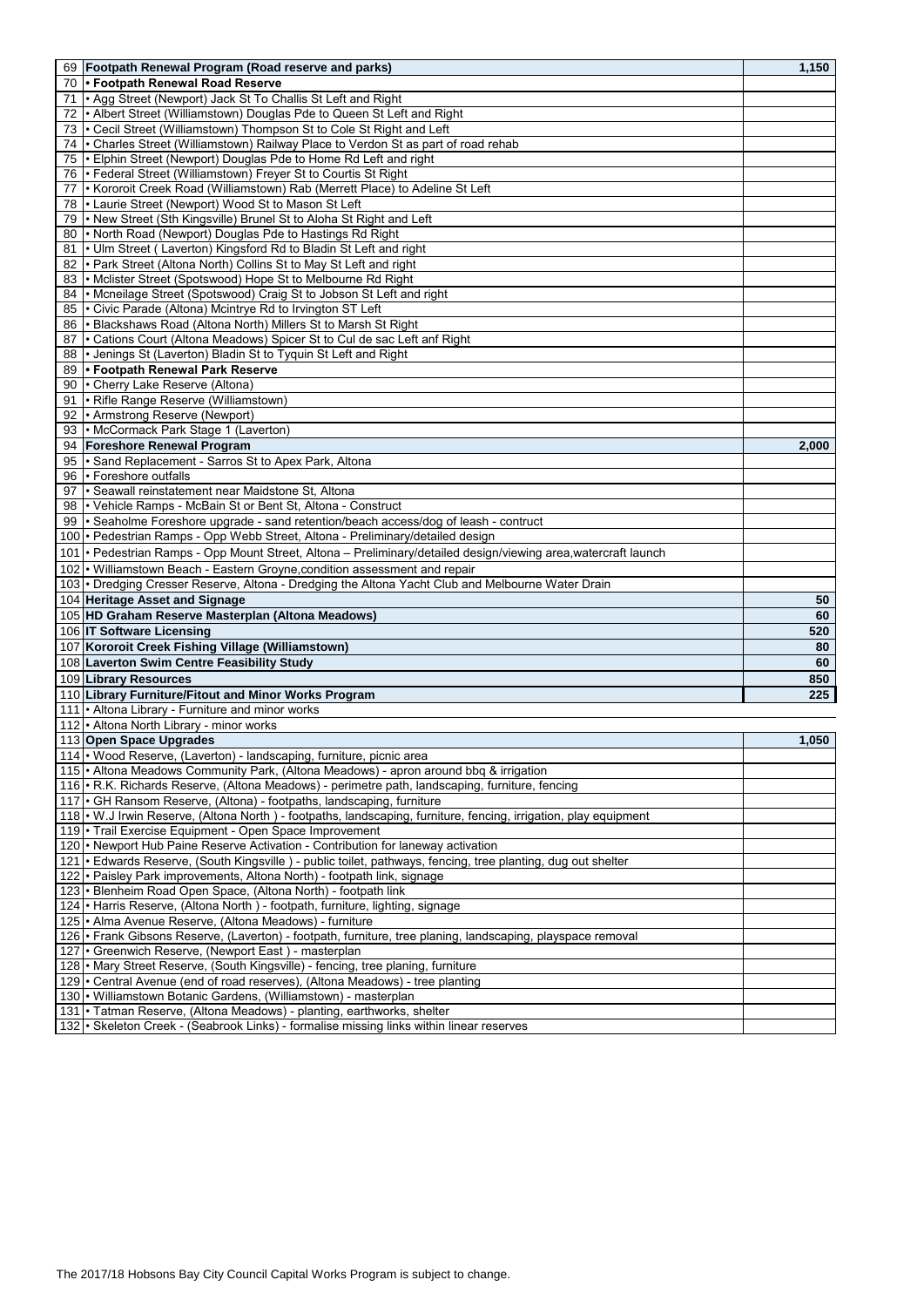| 133 Pit Upgrade Program (industrial and main roads)                                               | 80    |
|---------------------------------------------------------------------------------------------------|-------|
| 134   Acacia Avenue (Seaholme)                                                                    |       |
| 135   Anzac Crescent (Williamstown)                                                               |       |
|                                                                                                   |       |
| 136   Armstrong Street (Laverton)                                                                 |       |
| 137   Belah Avenue (Altona)                                                                       |       |
| 138   · Bernard Street (Spotswood)                                                                |       |
| 139   Bladin Street (Laverton)                                                                    |       |
| 140   Blenheim Road (Altona North)                                                                |       |
| 141   Cherry Avenue (Altona North)                                                                |       |
| 142   Cleghorn Avenue (Altona North)                                                              |       |
| 143 · Collins Street (Williamstown)                                                               |       |
| 144   Cooper Avenue (Altona North)                                                                |       |
| 145   Cyclamen Avenuw (Altona North)                                                              |       |
| 146   Darbyshire Street (Williamstown)                                                            |       |
| 147 • Davies Street (Altona)                                                                      |       |
| 148   Fifth Avenue (Altona North)                                                                 |       |
| 149   Hendren Avenue (Altona North)                                                               |       |
| 150 · James Austin Way (Seabrook)                                                                 |       |
| 151   Kororoit Creek Road (Williamstown North)                                                    |       |
| 152 • Millers Road (Altona)                                                                       |       |
| 153   • Pinnacle Road (Altona North)                                                              |       |
| 154   Queen Street (Seaholme)                                                                     |       |
| 155 · Staples Way (Seabrook)                                                                      |       |
|                                                                                                   |       |
| 156   · Swanston Street (Williamstown)                                                            |       |
| 157 • The Strand (Newport)                                                                        |       |
| 158 • Tobruk Crescent (Williamstown)                                                              |       |
| 159 · Truganina Avenue (Seabrook)                                                                 |       |
| 160 · Valerian Avenue (Altona North)                                                              |       |
| 161   • Wackett Street (Laverton)                                                                 |       |
| 162 • Westlink Court (Altona)                                                                     |       |
| 163 • William McPherson Crescent (Seabrook)                                                       |       |
| 164 Playground Renewal Program                                                                    | 290   |
| 165 . Woods Street Reserve (Laverton)                                                             |       |
| 166   • Lohse Street Reserve (Laverton)                                                           |       |
| 167   R K Richards Reserve (Altona Meadows)                                                       |       |
| 168   • W E Hubble Reserve (Altona Meadows)                                                       |       |
| 169 • G H Ransom Reserve (Altona)                                                                 |       |
| 170   Edwards Reserve (South Kingsville)                                                          |       |
|                                                                                                   |       |
| 171   • Playground Design (Various)                                                               |       |
| 172 • Playground Compliance Works (various)                                                       |       |
| 173 Reserve Pathway (New) Program                                                                 | 200   |
| 174   Conservation Reserve paths (Various)                                                        |       |
| 175 • To be advised                                                                               |       |
| 176 · Ginnifer Reserve (Altona North)                                                             |       |
| 177   McCormack Park (Laverton)                                                                   |       |
| 178   • Paisley Park Reserve (Newport)                                                            |       |
| 179 Road Rehabilitation Program                                                                   | 4,450 |
| 180   • Altona Rd Ford - Design (Altona) - across Kororoit Creek                                  |       |
| 181   Altona Road/ Pines Scout Camp Intersection (Altona)                                         |       |
| 182 • South Kingsville/Spotswood/Newport Road Priority                                            |       |
| 183   Charles Street (Williamstown)                                                               |       |
| 184   Electra Street (Williamstown) - Parker St to Ferguson St                                    |       |
|                                                                                                   |       |
| 185   • Parramatta Street - Design (Williamstown)                                                 |       |
| 186   Hope Street (Spotswood) - Hudsons Rd To The Avenue                                          |       |
| 187   Hudsons Road (Spotswood) - Booker St to Hall St                                             |       |
| 188   • Lenore Crescent (Williamstown)                                                            |       |
| 189   Railway Place - Design (Williamstown) - Cole Street to Thompson Street                      |       |
| 190 • Upgrading of Laneway - Coogee Lane (Willaimstown) - Garden St to Langford St                |       |
| 191 • Upgrading of Laneway - Rear of Bayview Street - Design (Williamstown)                       |       |
| 192 Road Rehabilitation - Minor Capital Works                                                     |       |
| 193 • Anzac Crescent (Williamstown) kerb/channel and resurfacing from house no 40 to 48 and no 22 |       |
| 194 • Tobruk Crescent (Williamstown) kerb/channel and resurfacing from house no 15 to 19          |       |
| 195 • Brown Street (Newport) reinstate spoon drain and resheet from house no 12 to 2A             |       |
| 196   Cecil Street (Williamstown) edge strip Thompson Street to Ann Street                        |       |
| 197   Additional streets TBC                                                                      |       |
|                                                                                                   |       |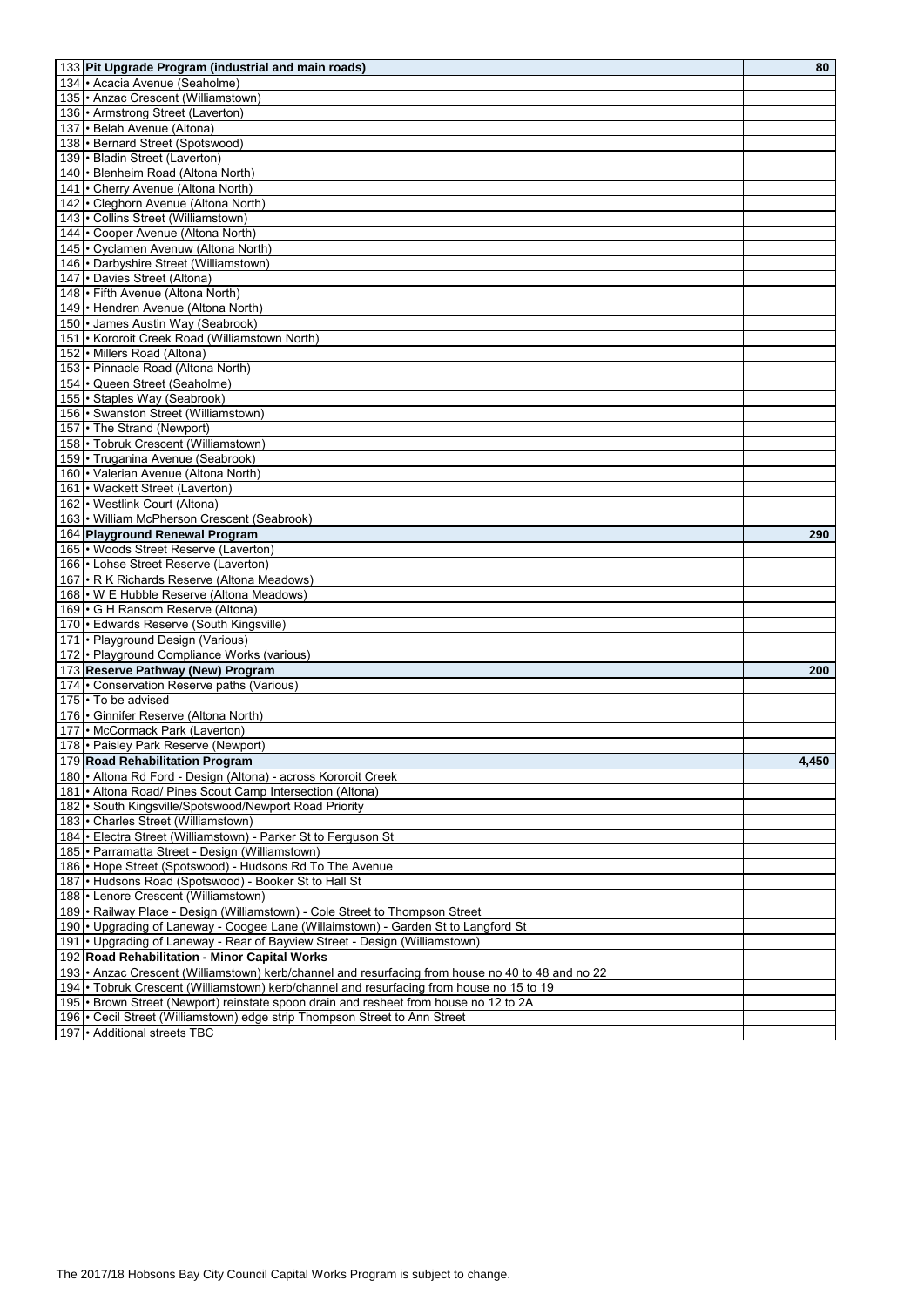|                                                                                        | 2,300 |
|----------------------------------------------------------------------------------------|-------|
| 198 Road Resurfacing Program                                                           |       |
| 199   • Abbott Street (Spotswood)                                                      |       |
| 200 • Armiston Grove (Altona Meadows)                                                  |       |
| 201   Arras Street (Spotswood)                                                         |       |
| 202   Batman Street (Altona Meadows) - Edwards Dr to Duane Crt                         |       |
| 203   Beach Street (Seaholme) - Station St to Queen St                                 |       |
| 204   · Beamish Court (Altona Meadows)                                                 |       |
| 205 • Birkett Court (Altona Meadows)                                                   |       |
| 206 • Byron Street (Williamstown North)                                                |       |
| 207 <sup>-</sup> Carmen Street (Newport)                                               |       |
| 208   Cobham Street (Altona)                                                           |       |
| 209   Cox Court (Altona Meadows)                                                       |       |
| 210 • Crellin Avenue South (Altona Meadows)                                            |       |
| 211   Cullen Court (Spotswood)                                                         |       |
| 212 • Delahunty Court (Altona Meadows)                                                 |       |
| 213 • Dickenson Street (Altona Meadows) - Victoria St to Scherman Dr                   |       |
| 214 • Dixon Court (Altona Meadows)                                                     |       |
|                                                                                        |       |
| 215 • Douglas Parade (Newport) Braw St to Bunbury St                                   |       |
| 216 • Dove Avenue (Altona)                                                             |       |
| 217 • Duggan Court (Altona Meadows)                                                    |       |
| 218   Edina Grove (Altona Meadows)                                                     |       |
| 219   Esplanade (Williamstown) - Victoria St to Hannan St                              |       |
| 220   Everingham Road (Altona Meadows) - Pollywoodside Dr to Queen St                  |       |
| 221   Farm Street (Newport)                                                            |       |
| 222   Fidler Court (Altona Meadows)                                                    |       |
| 223   First Avenue (Altona North) - McIntosh Rd to Mason St                            |       |
| 224 • Fourth Avenue (Altona North)                                                     |       |
| 225   Gardner Court (Altona Meadows)                                                   |       |
| 226   Gates Court (Altona Meadows)                                                     |       |
| 227   Geelong Road (Brooklyn) - Burgess St to Paw Paw Rd                               |       |
| 228   Graham Street (Newport) - Mason St to Savage St                                  |       |
| 229   Green Court (Altona)                                                             |       |
|                                                                                        |       |
| 230   Groome Court (Altona Meadows)                                                    |       |
| 231   Harrison Court (Altona Meadows)                                                  |       |
| 232   High Street South (Altona Meadows)                                               |       |
| 233   Hobson Street (Newport)                                                          |       |
| 234 · Iluka Court (Altona)                                                             |       |
| 235   • Jeavons Court (Altona Meadows)                                                 |       |
| 236   Jeffrey Avenue (Altona North)                                                    |       |
| 237   Johnston Street (Newport) - Mason St to Newcastle St                             |       |
| 238   • Lady Nelson Crescent (Altona Meadows)                                          |       |
| 239   • Langhorne Street (Altona Meadows)                                              |       |
| 240   • Langshaw Street (Altona North)                                                 |       |
| 241   • Lempriere Court (Altona Meadows)                                               |       |
| 242   Locan Court (Altona Meadows)                                                     |       |
| 243   Madigan Court (Williamstown)                                                     |       |
| 244   Markey Court (Altona Meadows)                                                    |       |
| 245 • Mason Street (Newport) - Maddox Rd Roundabout                                    |       |
| 246  • Mayfield Grove (Altona Meadows) - Strezleckie Gr to Reserve / Gordon Ave to End |       |
|                                                                                        |       |
| 247 • McAree Court (Altona Meadows)                                                    |       |
| 248 • Melrose Street (Newport) - Milford St to Croker St                               |       |
| 249   Merton Street (Altona Meadows) - Railway Bridge to Merton St Roundabout          |       |
| 250   Misten Avenue (Altona North) - Glade Ave to Freemans Rd                          |       |
| 251   Monteith Street (Altona North)                                                   |       |
| 252 • Norval Terrace (Altona Meadows)                                                  |       |
| 253 • O'Shannessy Court (Altona Meadows)                                               |       |
| 254   • Point Cook Road Service Roads (Seabrook) - Shane Ave to Catherine Rd           |       |
| 255   • Pringle Place (Altona Meadows)                                                 |       |
| 256   Radford Street (Williamstown)                                                    |       |
| 257   Raleigh Street (Spotswood)                                                       |       |
| 258   Rayner Street (Altona) - Blyth St to Railway St South                            |       |
| 259   Rebecca Crescent (Williamstown) - Piri Gr to Everingham Rd                       |       |
| 260   · Reed Street (Spotswood) - Melbounre Rd to Arras St                             |       |
|                                                                                        |       |
| 261   Robin Street (Altona)                                                            |       |
| 262   Shellard Street (Newport)                                                        |       |
| 263 • South Avenue (Altona Meadows) - Howards St to Rattray Crt                        |       |
| 264   Station Road (Williamstown)                                                      |       |
| 265   Strong Street (Spotswood)                                                        |       |
| 266   Sydney Street (Newport)                                                          |       |
| 267   Tait Street (Newport) - Home Rd to Grindlay St                                   |       |
| 268   Thompson Court (Altona Meadows)                                                  |       |
| 269   Thompson Street (Williamstown) - Railway Tce to Esplanade                        |       |
| 270 • Thorpe Street (Williamstown)                                                     |       |
| 271 • Uren Court (Altona Meadows) - Laird Dr to End                                    |       |
| 272 • Vernier Street (Spotswood)                                                       |       |
| 273 • Victoria Street (Altona Meadows) - Queen St to Trafalgar St                      |       |
| 274   Ward Court (Altona Meadows)                                                      |       |
|                                                                                        |       |